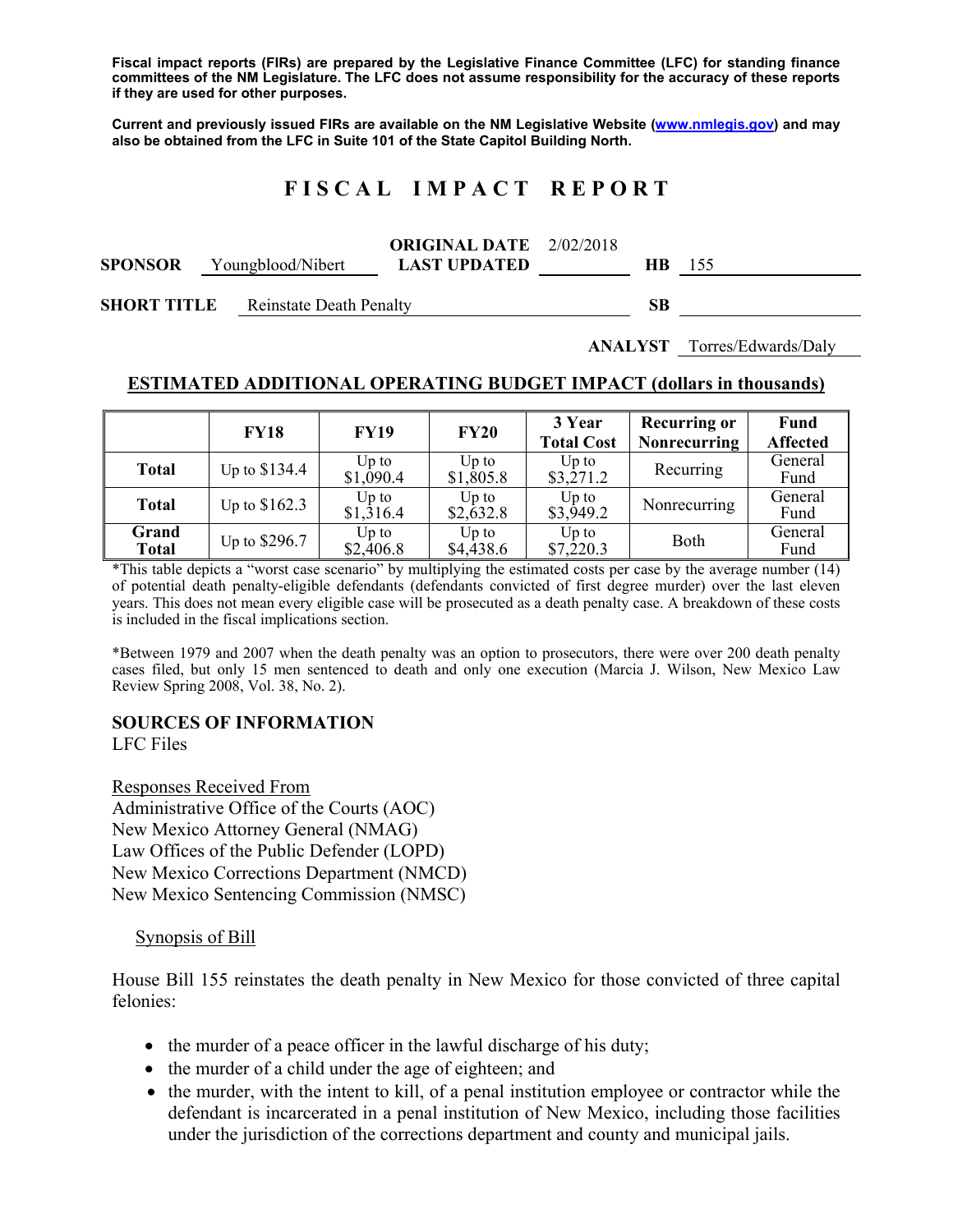#### **House Bill 155– Page 2**

The facts necessary to support a conviction of and sentencing for one of these capital crimes are referred to in this analysis as Subsection B aggravating circumstances.

The bill allows for (but does not require) a new jury to be impaneled for the sentencing proceeding after a guilty verdict by a jury or a judge, or upon a guilty plea. After considering mitigating circumstances and upon a finding beyond a reasonable doubt of a Subsection B aggravating circumstance and a jury's unanimous verdict of death (or similar findings and determination by the judge in a nonjury sentencing), a sentence of death shall be imposed. A review by the New Mexico Supreme Court is automatically required. If the defendant is not sentenced to death after a finding beyond a reasonable doubt of a Subsection B aggravating circumstance, the sentence will be life imprisonment without the possibility of release or parole.

The means of execution is by intravenous injection of a lethal substance, and persons conducting the execution remain anonymous. The governor may suspend an execution.

HB 155 contains an exception to the imposition of the death penalty when the defendant is less than 18 years of age at the time of commission. Upon a finding beyond a reasonable doubt of a Subsection A or Subsection B aggravating circumstance, that defendant may be sentenced by the sentencing court or jury to life imprisonment or life imprisonment without the possibility of release or parole after considering the defendant's age at commission as a mitigating circumstance. It also excepts a defendant who has an intellectual disability as determined by a court upon a preponderance of the evidence, who shall be sentenced to life imprisonment without the possibility of release or parole. Additionally, further proceedings are required upon belief that a death row inmate has become insane or is pregnant.

In addition, this bill continues to require (currently in existing law) the imposition of a sentence of life imprisonment without the possibility of release or parole upon a specific jury finding beyond a reasonable doubt of one or more of these aggravating circumstances (referred to as a Subsection A aggravating circumstance) for all other capital felony cases heard by a jury:

- the murder was committed with intent to kill in the commission of or attempt to commit kidnapping, criminal sexual contact of a minor or criminal sexual penetration;
- the murder was committed with intent to kill by the defendant while attempting to escape from a New Mexico penal institution;
- a defendant, while incarcerated in a New Mexico penal institution, murdered with intent to kill a person incarcerated in or lawfully on that institution's premises;
- the capital felony was committed for hire; and
- murder of a witness, or a person likely to become a witness, to a crime to prevent report of the crime or testimony in a criminal proceeding, or for retaliation for the victim's testimony in any criminal proceeding.

This bill also amends Section 32-18-23 NMSA 1978 (the "three strikes law") to provide its provisions do not apply when the punishment imposed for the third felony is death.

Absent a specified effective date in the bill, it becomes effective May 16, 2018, and applies only to capital felonies committed on or after that date.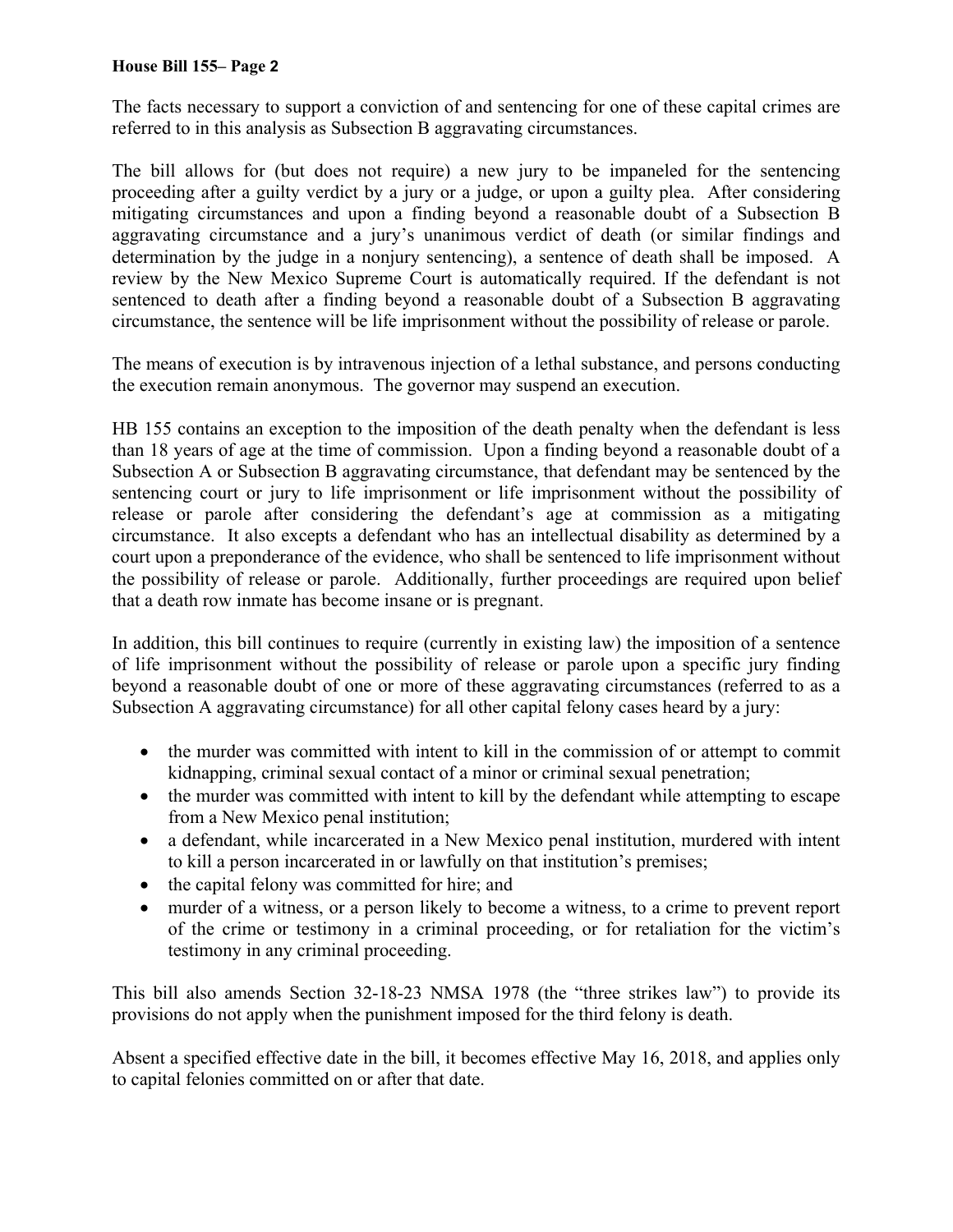# **FISCAL IMPLICATIONS**

The costs estimated in the Estimated Operating Budget Impact table on page one reflect the total costs of death penalty proceedings for an average of 14 first degree murders per year (based on admissions to NMCD for first degree murder from 2005-2017, see table at end of Attachment 1) whose perpetrators could potentially be eligible for the death penalty; however, the universe of cases that would ultimately be subject to the death penalty under House Bill 155 is likely smaller. NMSC does not have access to victim information and is unable to establish the number of cases involving the death of a law enforcement officer, a prison employee, or a child. AODA, however, reported during the 2016 Special Session that four of the first degree felons admitted to correctional facilities in calendar year 2016 would have been eligible for the death penalty under provisions like those contained in HB 155.

The known costs of the death penalty include both recurring and nonrecurring costs which escalate in future years as more case come forward. Recurring costs, including the costs of LOPD attorneys and the incarceration of inmates on death row, total up to \$1,090.4 thousand in FY18. Nonrecurring costs, including trial costs, post conviction attorney fees, experts, and other costs could cost up to \$1,316.4 thousand in FY18. Overall, the death penalty could cost up to \$2,406.8 thousand in FY19.

More detailed descriptions of the costs to the judicial system, NMCD and for lethal injection are provided in Attachment 1. NMCD did not provide estimated death row incarceration costs for 2017; this analysis uses 2016 data to derive costs.

### **SIGNIFICANT ISSUES**

NMCD summarizes one point of view in favor of imposition of a death penalty:

This legislation would result in a specific deterrent for specific violent crimes. The general public would no longer be at risk for violence from the particular offender convicted and sentenced under this statute, should the bill become law.

On the other hand, LOPD believes that life without parole (LWOP) sufficiently protects the community from the same category of criminals that would be subject to the death penalty. It notes that no one has ever escaped from New Mexico's supermax level six incarceration. LOPD also warns that the state should anticipate challenges by defense counsel on every aspect of HB 155 if it is enacted. It goes on to provide this background:

Since 1962, only one death sentence in New Mexico has actually been carried out: an inmate who dismissed his attorneys and voluntarily went to his death. Every other death sentence from 1962 to this day failed to weather the full rigor of direct appeal and other post-conviction challenges. The economics of the death penalty, though impossible to predict exactly, are very clear and very expensive. In New Mexico, in particular, what can be foreseen is an infinitesimal return on a monumental investment – especially given the extraordinarily scarce resources currently at the disposal of our poor state. The proposed legislation would charge an enormous additional annual expense to the taxpayers of this already cash-strapped state. If the legislation is enacted, the Legislature should anticipate supplemental budget requests from the DAs, NMAG, courts and LOPD every time such a sentence is sought.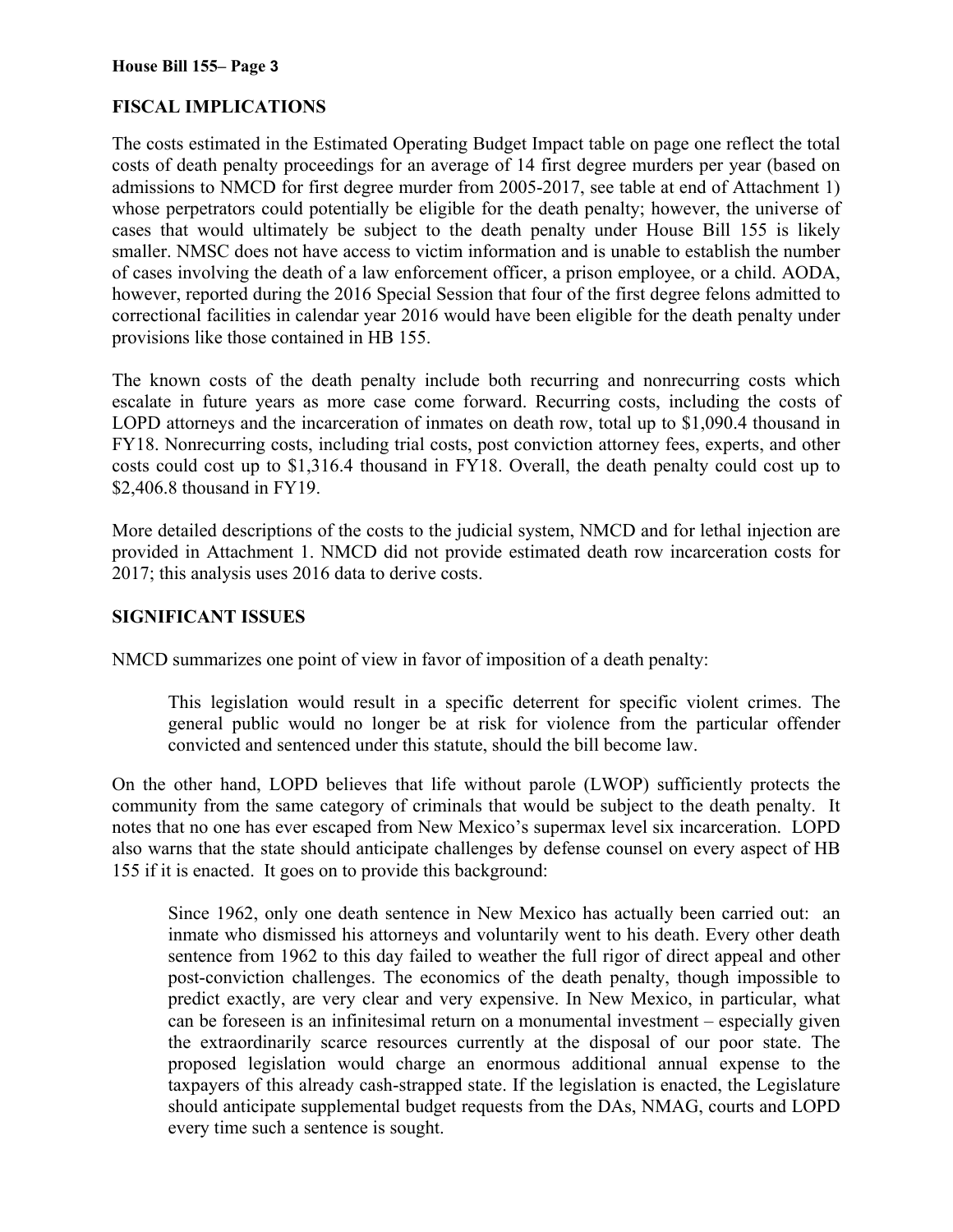#### **House Bill 155– Page 4**

Responding agencies raise issues as to particular provisions in the bill:

#### Sentencing procedure.

NMAG first points out that in Section 3, Section 31-20A-2 is amended to create three subsections: Subsection A provides for a mandatory LWOP upon a finding of one or more aggravating circumstance listed in Subsection A of § 31-20A-5; Subsection B provides for either a death sentence or LWOP upon a finding of one or more aggravating circumstance listed in Subsection B of § 31-20A-5; Subsection C provides either a sentence of LWOP or life upon a finding of any aggravating circumstance committed during a first degree murder by a child under age 18. NMAG advises that, in listing the factors to be considered in determining whether to impose a death sentence, Subsection B fails to require the sentencer to weigh the mitigating circumstances against the aggravating circumstances. That requirement is mandated under United States Supreme Court precedent interpreting the Eighth Amendment (and was included in repealed Section 31-20A-2(B)).

Further, NMAG asserts that Section 7 is unclear on what happens if the jury comes back with an ambiguous sentence: "[w]here a sentence of death is not unanimously specified or the jury does not make the required finding or is unable to reach a unanimous verdict." In that circumstance, the bill requires the court to sentence the defendant to life without the possibility of release or parole. But if the jury does not make the required finding of a Subsection B aggravating circumstance, or is not unanimous in that finding, NMAG advises it would be unconstitutional to sentence the defendant to life imprisonment without the possibility of release or parole (unless the jury finds a Subsection A aggravating circumstance). For example, if the jury disagrees on whether the victim, a peace officer, was acting in the lawful discharge of his duty (a Subsection B aggravating circumstance), a death sentence cannot be imposed. But HB155 as drafted would automatically impose a sentence of life without the possibility of release or parole (without any finding of a Subsection A aggravating circumstance).

NMAG suggests that, to achieve the apparent goal of making LWOP the default sentence when the death penalty is not imposed, the language "or the jury does not make the required finding" should be removed. This would result in LWOP being the mandatory sentence when the jury, having found at least one Subsection B aggravating circumstance, nevertheless does not choose to impose the death penalty. That approach, however, would provide no direction as to the situation in which the jury does not make the required finding.

Additionally, Section 5(B) authorizes the use of a second jury for purposes of sentencing after a verdict that the defendant is guilty of a capital felony, but does not specify who may request a new jury: the defendant? The prosecutor? Can a court make its own independent determination to impanel a new jury?

#### Explanation of Sentence.

NMAG next advises that the requirement in Section 6 that the judge instruct the jury in the penalty phase of a death penalty trial that a life sentence means the defendant must serve thirty years before becoming eligible for parole: this instruction is required by the decision in Clark v. Tansy, 1994-NMSC-098, 118 N.M. 486. It points out that Section 6 does not require the judge to instruct the jury as to the meaning of life without possibility of release or parole, and advises that it is likely that Clark v. Tansy would be interpreted to require such instruction.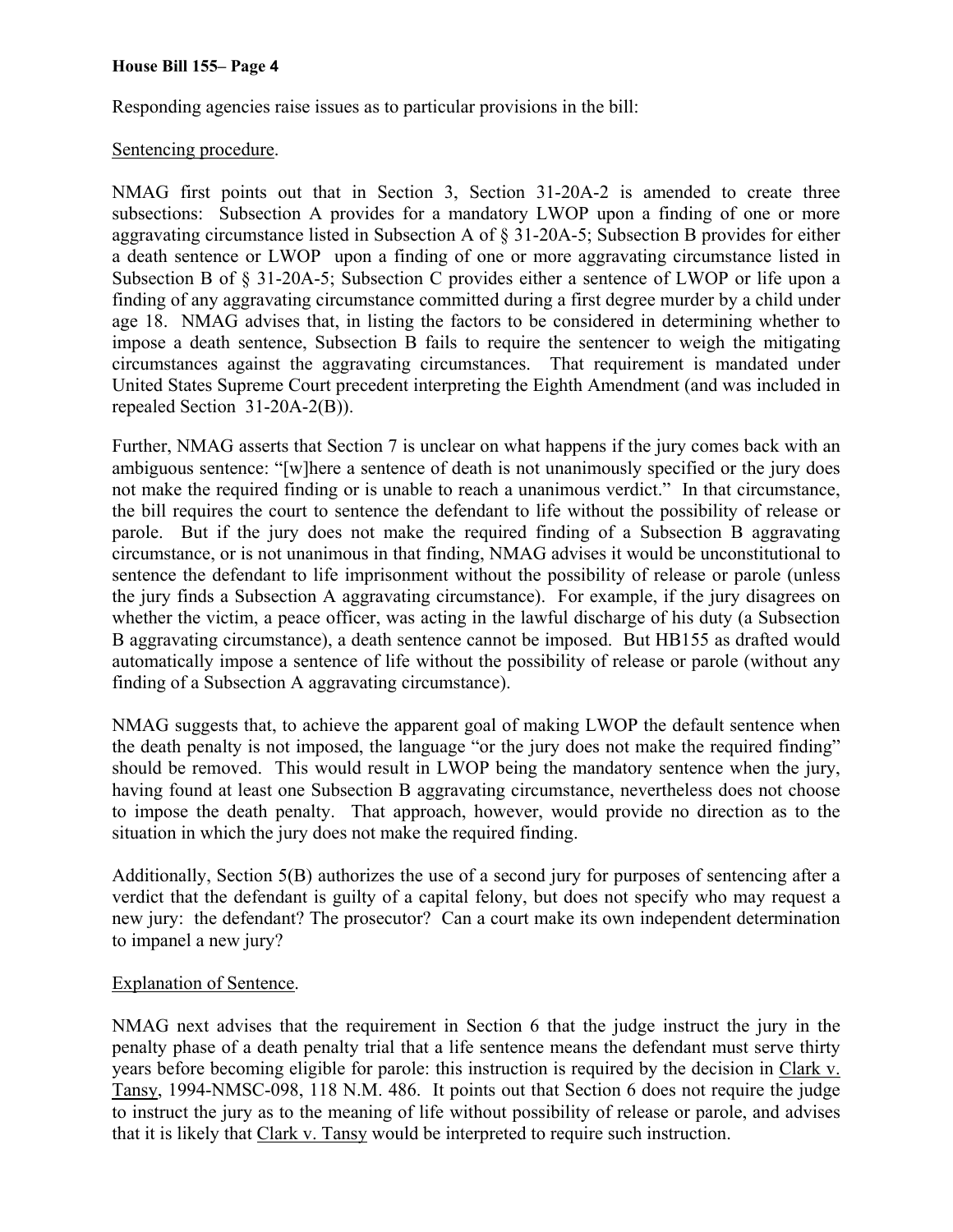Automatic New Mexico Supreme Court Review.

AOC advises that Article 2, Section 2 of the Constitution of New Mexico provides that appeals from a judgment of the district court imposing a sentence of death or life imprisonment shall be taken directly to the Supreme Court. Appellate review normally consists of reviewing the record for error. HB 155 requires the Supreme Court make a determination on the validity of the death sentence, based on: whether the evidence supports the fining of a statutory aggravating circumstance; whether the evidence supports a finding that the mitigating circumstances outweigh the aggravating circumstances; whether the sentence of death was imposed under the influence of passion, prejudice or any other arbitrary factor; or whether the sentence of death is excessive or disproportionate to the penalty imposed in similar cases. HB 155 does not specify the standard the court is to apply in making these determinations. Additionally, there is no provision for the taking of evidence in making these determinations, nor is there a provision authorizing hearings for the purpose of taking evidence on these issues at either the Supreme Court or district court level prior to the Supreme Court's automatic review. (For additional discussion on this issue and the proportionality review requirement, see the FIR on the substantially identical HB 72, introduced in 2017,  $\omega$ 

https://www.nmlegis.gov/Sessions/17%20Regular/firs/HB0072.PDF)

Section 9 raises additional issues. NMAG comments that this provision replaces the provisions of repealed NMSA 1978 § 31-20A-4 providing for automatic appeal of the judgment of conviction and sentence of death. Subsection C lists the bases for reversing a death sentence, including when "the sentence of death is excessive or disproportionate to the penalty imposed in similar cases, considering both the crime and the defendant." This type of proportionality review - comparing one case to another case to determine that the sentences are proportionate to each other given the facts of the crime and the character of the defendant - is not constitutionally required. However, NMAG notes that the New Mexico Supreme Court is currently set to review the manner in which it reviews claims that a sentence is disproportionate. NMAG warns that it is possible, if not highly likely, that the Supreme Court will either (1) conclude that the 2009 repeal renders all existing and any future death sentences disproportionate, or (2) broaden the universe of cases which it considers in judging the proportionality of any given death sentence in such a way that, as a practical matter, because New Mexico prosecutors seldom seek the death penalty, no future death sentence will survive proportionality review under this Section.

## Other Issues

NMAG also notes that Section 13 includes the provisions currently in NMSA 1978 § 31-14-3 providing that the warden of the penitentiary of New Mexico may suspend the execution of a death sentence when there is reason to believe the defendant has become insane so that a hearing on the matter may be held. Section 13 of this bill, however, omits the language that allows for suspension of the judgment of death when an appeal is taken.

## **TECHNICAL ISSUES**

The second sentence in Section 1(A) declares a defendant who is not 18 at the time of the commission of a capital felony shall not be sentenced to death but may be sentenced to life imprisonment or life imprisonment without the possibility of release or parole. Section 3(C) describes in more detail the process by which the sentence to be imposed is determined. Reference to Section 3(C) in Section 1(A) may avoid later confusion concerning this process,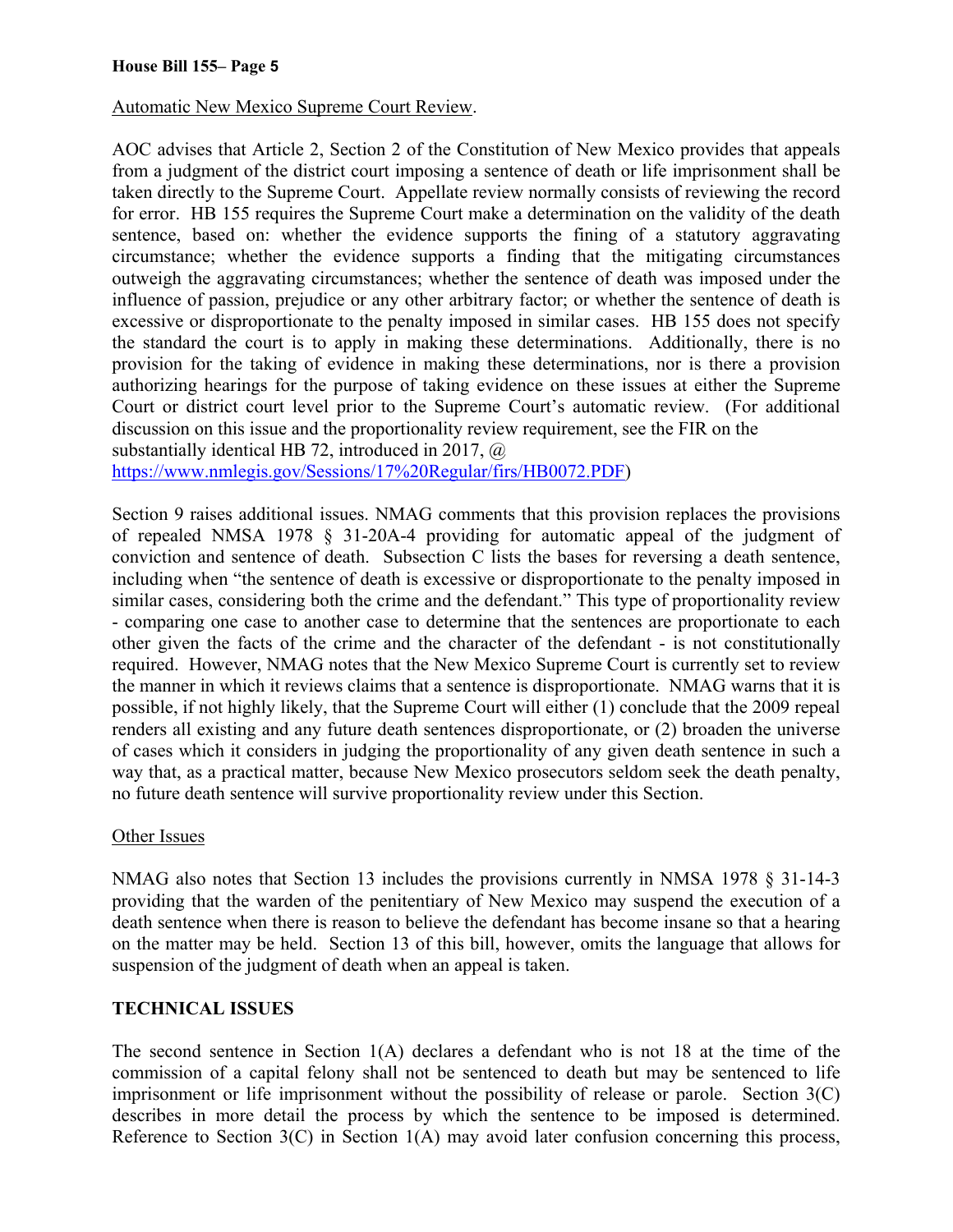#### **House Bill 155– Page 6**

including consideration of aggravating and mitigating circumstances and issues relating to mandatory life without possibility of parole for juvenile offenders.

## **OTHER SUBSTANTIVE ISSUES**

According to the National Conference of State Legislatures (NSCL), in 2017, Alabama, Florida, Georgia, and Mississippi enacted measures relating to the death penalty. Alabama removed references to advisory jury verdicts and now prohibits a court from overriding a jury verdict in capital cases and also provides that post-conviction death penalty remedies take place concurrent to any direct appeal. Florida now requires jury unanimity in death penalty sentencing procedures to bring procedures into conformity with the constitutional requirements. Georgia now encourages district attorneys to seek the death penalty against defendants accused of the offense of murder against a law enforcement officer. Mississippi amended the methods by which execution via lethal drugs are to be performed.

#### *National Fiscal Impact*

LOPD notes that studies from other states and the federal system continue without exception to show the enormous expense occasioned by death penalty cases. Recent studies in three states demonstrate the unmistakable pattern. A Nebraska study showed the average per-case cost of a death penalty prosecution to have been \$1.5 million dollars more expensive than a prosecution with a maximum punishment of life without the possibility of parole (LWOP). For this reason, mainly, Nebraska followed New Mexico's lead and repealed its death penalty. A study in Washington, a state currently in the process of considering repeal, yielded similar data. A death penalty prosecution in Washington costs on average a million dollars more than a life imprisonment without possibility of release or parole. A recent Colorado study shows an LWOP prosecution takes on average 24.5 days in court, as compared to a remarkable 147.6 days in court on average for a death penalty prosecution – six times as long. See this and other data and information on the website of Death Penalty Information Center – www.deathpenaltyinfo.org/costs-death-penalty#financialfacts

The NCSL provided this information on the death penalty in other states:

States around the nation face high costs and long sentencing periods due to capital punishment. In Tennessee and Maryland, the average length of time on death row before execution is more than 13 years. In New Jersey, the average length of time on death row before execution is over 30 years.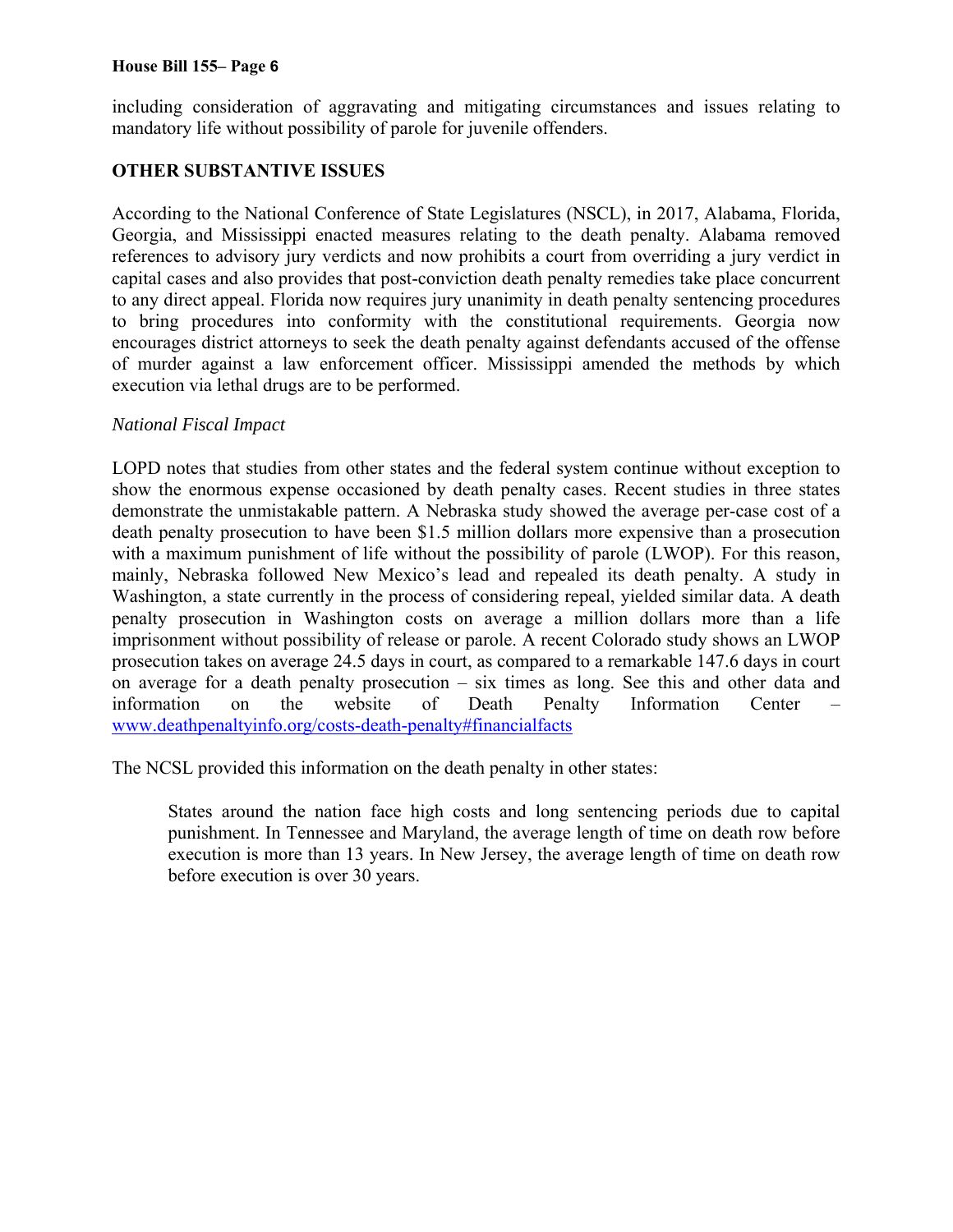|                | Average length of time<br>on death row before<br>execution (years) | <b>Estimated cost per</b><br>capital case<br>(thousands) |  |
|----------------|--------------------------------------------------------------------|----------------------------------------------------------|--|
| Arizona        | 15.1                                                               | 163.4<br>S                                               |  |
| California     | 17.2                                                               | S<br>500.0                                               |  |
| Connecticut    | 17.2                                                               | S<br>500.0                                               |  |
| Idaho          | 42.0                                                               | S<br>262.9                                               |  |
| Maryland       | 13.5                                                               | S<br>1,700.0                                             |  |
| Nevada         | 3.5                                                                | 1,032.0<br>S                                             |  |
| Total Average: | 18.1                                                               | 967.1<br>S                                               |  |

So urce: Natio nal Co nference o f State Legis latures

Detailed discussion of these states' costs are on Attachment 2.

In addition, according to the Bureau of Justice Statistics in 2013, 98 percent of inmates on death row nationally were male and the remaining 2 percent were female. The majority of death row inmates were between 35 and 60 years old with an average age of 47. Over 90 percent of death row inmates had received a high school diploma or GED or less. Only 9.4 percent of inmates have any college experience. More than 67 percent had previous felony convictions on their records before being placed on death row although only 9 percent had previous homicide convictions.

According to the National Conference of State Legislatures, in the "2008 case, Baze v. Rees, the U.S. Supreme Court approved a three-drug combination of (1) sodium thiopental, a sedative that induces unconsciousness, (2) pancuronium bromide, a muscle relaxer that induces paralysis, stopping respiration, and (3) potassium chloride, which causes cardiac arrest. This was the same three-drug combination that was used in the first lethal injection execution, and at the time of the Baze opinion 30 states were using that exact mixture. The court's opinion also made it apparent that 'substantially similar' drug combinations would be legally acceptable. Since the Baze opinion, lethal injection drugs have become increasingly difficult for states to purchase due to stopped production and manufacturer refusal to sell to states for the purpose of execution. States have used new drugs or turned to compounding pharmacies in order to carry out executions."

IT-TRE-MD/sb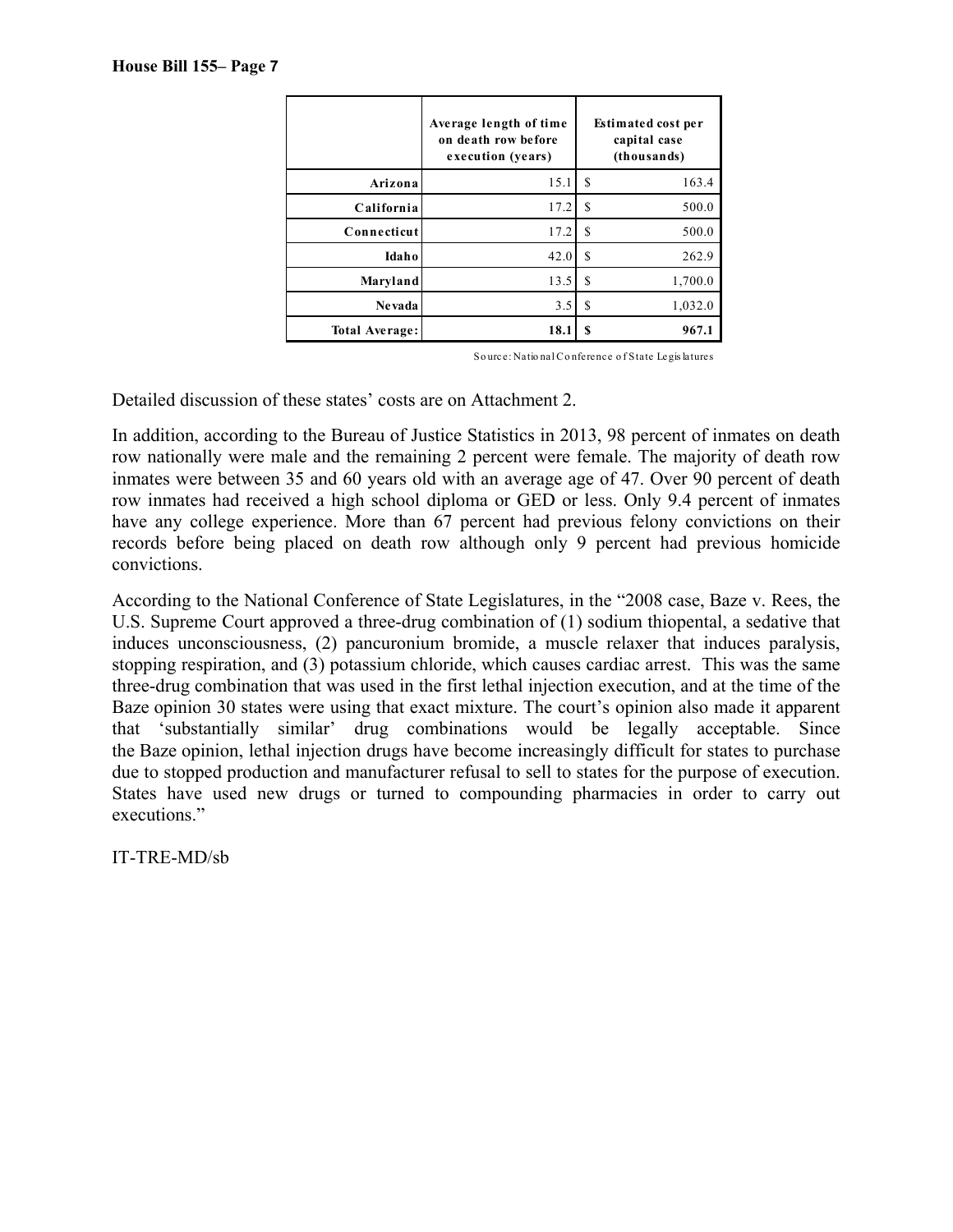# *Costs to the New Mexico Judicial System*

To impose the death penalty under this bill, two jury proceedings are typically required: one to determine guilt and one to determine the sentence to be imposed. In its analysis of HB 115 the Administrative Office of the Courts (AOC) confirms its estimate that a death penalty jury trial will cost \$12 thousand to \$17 thousand more than a non-death penalty case. A higher number of jurors will need to be called for the selection process, and if there are two separate proceedings, more costs will be incurred.

AOC also cites the New Mexico Supreme Court's finding in State v. Young (2007) which arose out of the Santa Rosa prison riot cases: "it is indisputable that the prosecution and defense of capital murder cases are substantially more expensive than in non-capital cases." In that case, the Supreme Court held that unless the legislature appropriated funds in addition to the \$870 thousand appropriated for expert witnesses and \$300 thousand for defense (these figures are not included in fiscal impact table), the death penalty could not be imposed. The Legislature did not appropriate the funds and, when the case returned to district court, the death penalty was abandoned. AOC concludes that in a period of budget constraints, especially in the courts, justice, and safety agencies, it can be expected that more death penalty cases will not proceed due to lack of funding and inherent unconstitutionality.

In previous analyses of similar bills in past sessions, according to the LOPD, the costs for the two current death penalty cases that remain in the system (the numbers of which are used in the fiscal analysis for this bill) were: for the first case, trial costs of \$145 thousand, post-conviction attorney fees of \$250.4 thousand, and additional expenses, including experts, of \$211.5 thousand for a total cost to date of \$607.4 thousand; for the second case, trial fees of roughly \$150 thousand, postconviction attorney fees of \$325.1 thousand, and other expenses including experts of \$392.8 thousand, for a total cost of \$1.3 million.

LOPD describes the fiscal impact involved in rebuilding its office to provide death penalty defense:

The final nature of the penalty envisioned requires an urgency of the defense at every step at which LOPD would represent death-eligible defendants - pre-trial, trial, appeal and habeas. Overall, a death penalty trial case requires at least five times the attorney-hours of an ordinary first degree murder case; this remains true on the appellate and habeas levels.

Presently, the entire statewide organization of the LOPD has only a single attorney who has ever tried a death penalty case (two are required) and she was not lead counsel and is presently a manager; only two LOPD lawyers have ever handled death appeals (one of whom is presently eligible for retirement and the other will retire in FY19). Enactment of the proposed legislation would require LOPD to recruit/re-implement a team of deathcapable trial lawyers (two needed per defendant, so at least two teams of two advanced trial attorneys required), appellate lawyers (two per appeal, again advanced attorneys required) and habeas lawyers (same), as well as a dedicated investigator and paralegal. As there have been no new death cases in New Mexico since the repeal, no training has been presented here on this specialized area of the law. Each of the new team of attorneys would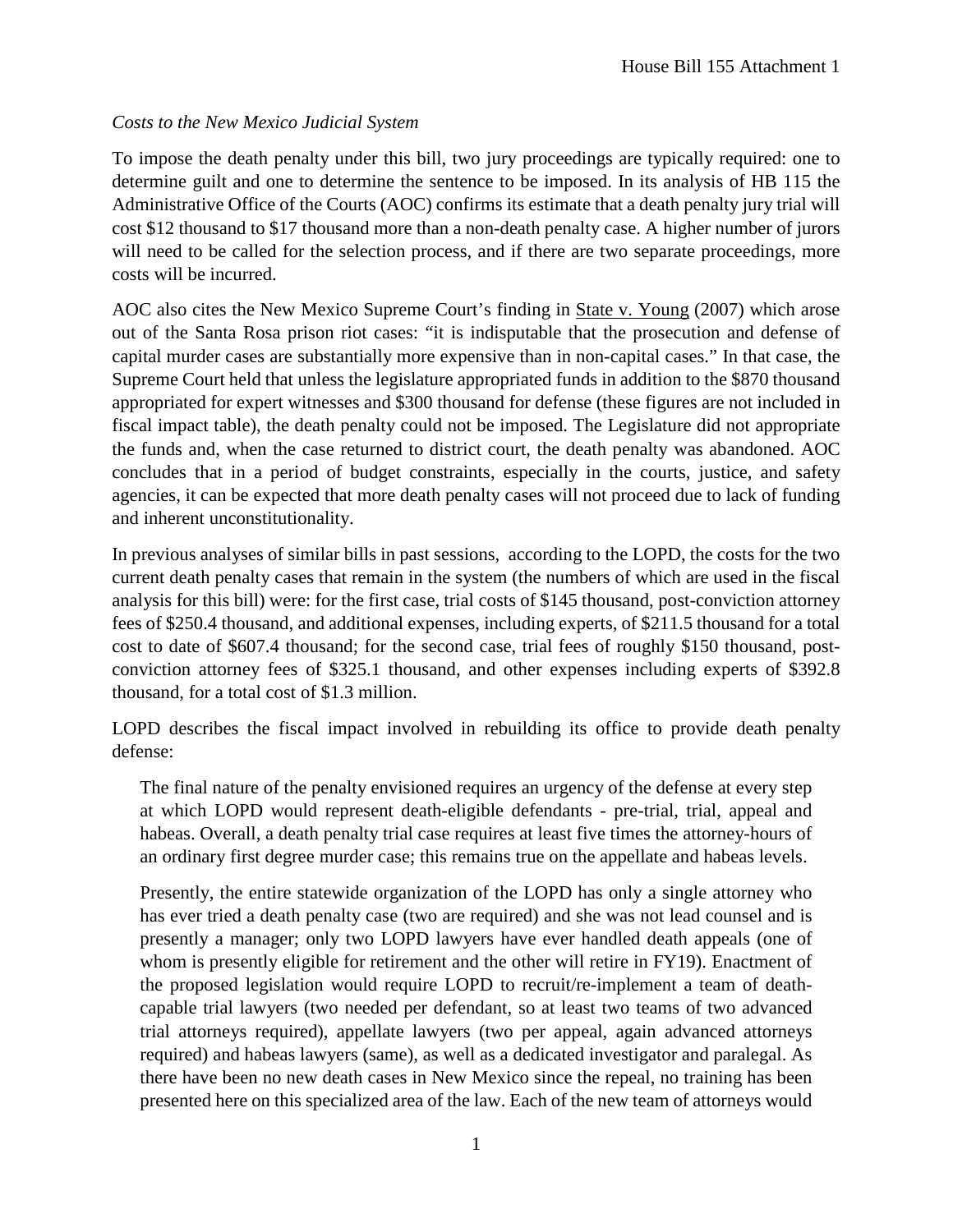have to be removed from their ordinary workload to attend out-of-state training. Further, every death case charged would require extraordinary resources for investigation and expert consultation.

Several New Mexico homicides each year would be death-eligible under the proposed law: if the bill were enacted, LOPD would have no choice but to work each of these as death penalty cases from the start. All hearings in such cases must be handled by senior-level felony Public Defender attorneys (Trial Attorneys). Depending on the volume of charges initiated by a given district attorney in a locale, there would be a recurring increase in needed LOPD FTEs for the office as well as a need for funds for contract counsel compensation for not-unusual conflict cases.

A senior level LOPD Trial Attorney's mid-point salary including benefits is \$102.2 thousand in Albuquerque/Santa Fe and \$109.4 thousand in the outlying areas (due to salary differential required to maintain qualified employees). Recurring statewide operational costs per attorney would be \$2,300 with start-up costs of \$3,128; additionally, average support staff (secretarial, investigator and social worker) costs per attorney would total \$77.1 thousand. Specialized capital defense training costs necessary to achieve constitutionally requisite effective assistance of counsel would amount to approximately \$15 thousand per capital-defense-qualified attorney, per annum.

LOPD also estimates implementation of the proposed legislation would require a minimum of eight new advanced trial attorney FTE positions in the Albuquerque area as set forth supra, with staff and training cost increases upon enactment amounting to a start-up total to LOPD of \$1.6 million and recurring costs of \$1.6 million per year. Expert witness fees and transportation costs for the lengthier trials and hearings certainly also would require additional funds, but these costs would be dependent upon the individual cases charged.

LOPD reports the death penalty was repealed in 2009 because of the great expense involved in pursuing these prosecutions despite the death penalty being imposed only once in the law's 31 year history. In the 2007 Santa Rosa Prison Riot cases, LOPD spent \$474.6 thousand on contracts, \$1 million on expert witnesses, and \$76.8 thousand on other costs associated with the trial for a total expense to the department of \$1.6 million for just one case seeking the death penalty.

Additionally, in that earlier analysis, LOPD reported the enhanced requirements of the Supreme Court of the United States, the guidelines of the American Bar Association, and the standards and requirements of New Mexico statutes and rules all require PDD ensure adequate services to the accused in death penalty cases, including filling all vacancies within the Capital Crimes Unit, and plan for substantially greater costs per annum for essential ancillary services, such as forensic scientists (DNA experts, forensic pathologists), psychologists, mitigation experts, crime scene reconstruction experts, jury consultants and the like, as well as greatly enhanced costs for specialized attorney training.

Administrative Office of the District Attorneys (AODA) similarly reports increased costs for the prosecution team. It notes that death penalty cases are more complex than non-death penalty cases, and are typically subject to close and repeated review. Police departments and crime labs may face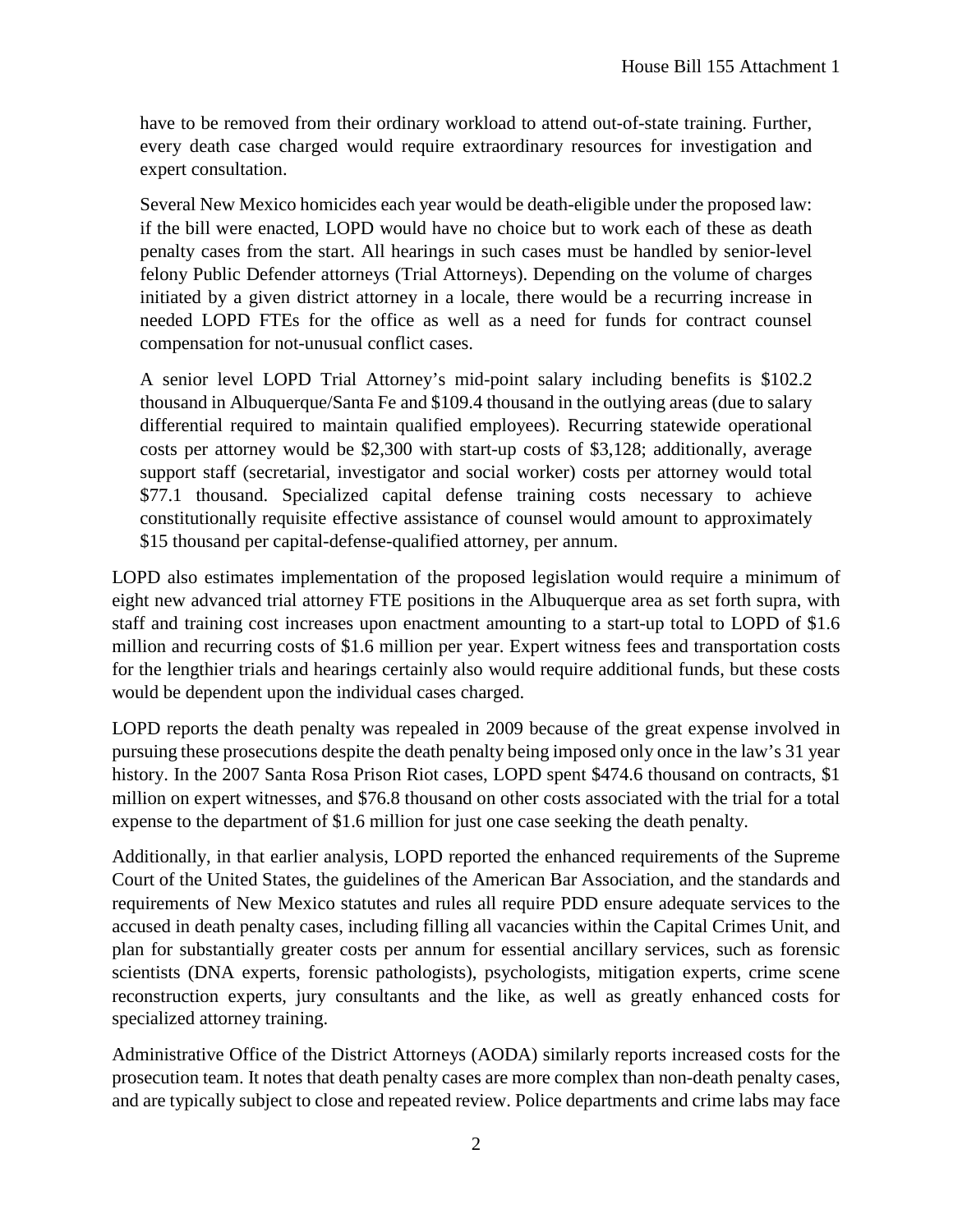additional costs in investigating such cases. The prosecutor will face additional costs in investigating the case, preparing for trial, and preparing for sentencing. Typically, extensive expert testimony will be necessary, both at the guilt phase and at the sentencing phase. Significant time and effort will be spent in researching and presenting evidence and testimony on mitigating circumstances. The state Supreme Court will spend additional time in conducting the review required by the bill, which goes beyond the normal appellate review process, and may require additional fact findings. The case will likely be subject to further review, including possible review by the United States Supreme Court on a petition for certiorari, state habeas corpus (which may include additional factual presentations beyond the presentations at trial, such as evidence on ineffective assistance of counsel), federal habeas corpus challenging the constitutionality of the conviction and sentencing, and federal Section 1983 actions, addressing possible civil rights infractions. Similarly, AGO reports a fiscal impact to both its criminal appeals and prosecutions divisions from death penalty litigation. Because neither AODA nor AGO provide estimates, the impact of these increased costs is not reflected in the operating budget table above.

#### *Costs to the New Mexico Corrections Department (NMCD)*

If New Mexico incarcerated an individual on death row awaiting execution for the national average of 11 years, total incarceration costs would be more than \$562 thousand, using per diem costs provided by NMCD during the 2016 special session. NMCD in its analysis of HB 115 comments that it is unknown at this point just how many death sentences may be imposed under this bill after a finding of at least one of the three specified aggravating circumstances. While the bill authorizes the imposition of the death penalty in these cases, NMCD asserts that it seems most likely (due to consideration of mitigating circumstances and the limited scope and small number of aggravating circumstances that one or more of which must be present before imposing the death penalty) that most defendants will instead be given a life sentence without the possibility of parole. NMCD also notes that because the sentence of life imprisonment without the possibility of parole only came into effect in New Mexico in 2009, there is no historical context for reasonably determining the likelihood of imposition of a death sentence or a sentence of life imprisonment without possibility of release or parole. As a result, NMCD estimates the increase in its operational costs as unknown, but possibly minimum to moderate. For purposes of consistency with data received from other agencies used to develop the fiscal analysis contained in this FIR, LFC staff used the 2016 data previously received from NMCD which stated an average cost of \$51.1 thousand per death row inmate per year.

The New Mexico Sentencing Commission (NMSC) provided the number of offenders committed to NMCD for first degree murder since 2005. Under the provisions of House Bill 7, some unknown number of these offenders could be subject to the death penalty. If the 15 inmates committed in FY16 were all sentenced to death and were housed on death row for the average 11 year delay in execution, it could cost New Mexico nearly \$8 million. The table below suggests that potentially an average 14 death penalty sentences could be imposed per year. It is that number that was used in preparing the Estimated Operating Budget Table.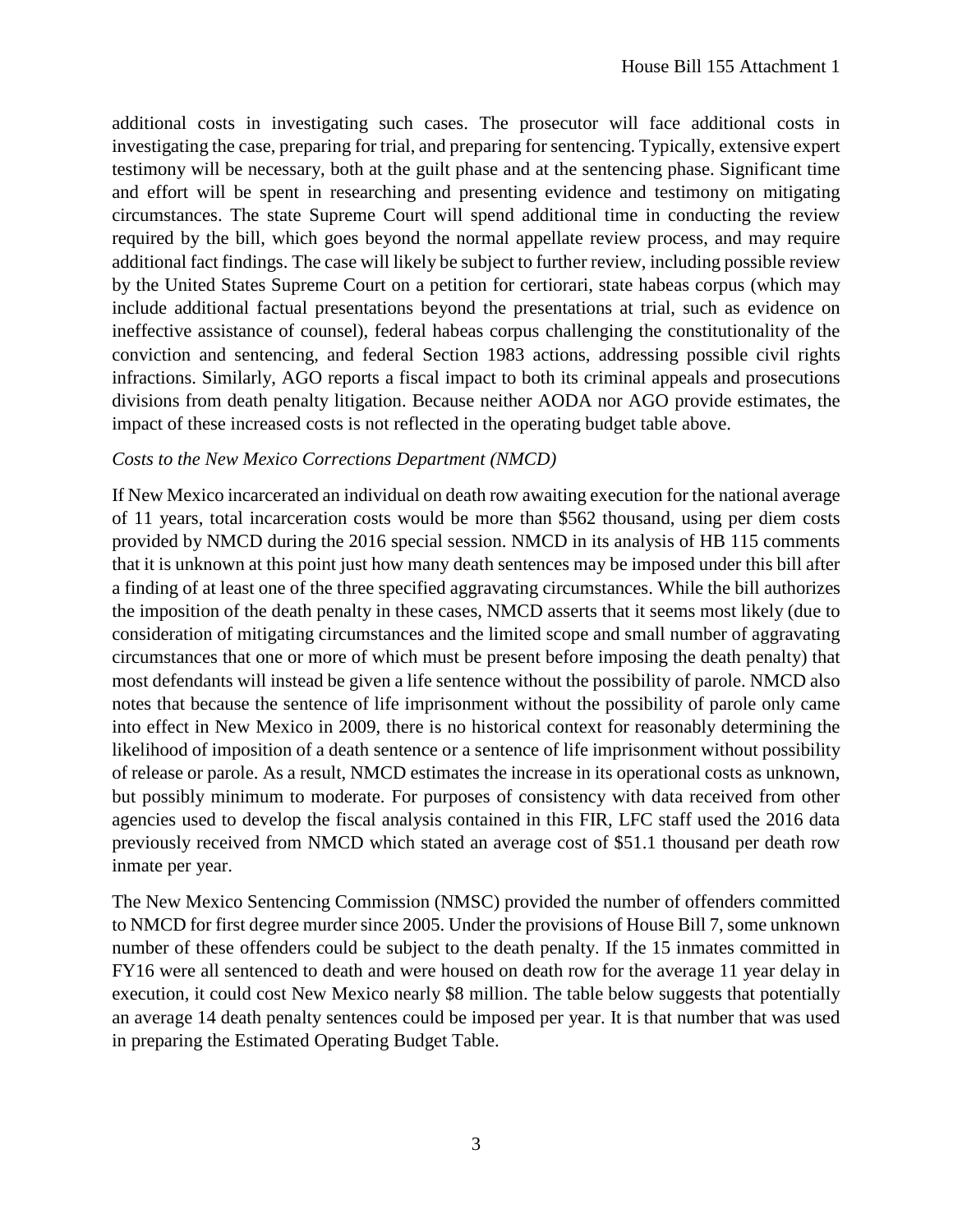| <b>Number of Admissions to NMCD</b> |    |  |  |  |
|-------------------------------------|----|--|--|--|
| for First Degree Murder by Fiscal   |    |  |  |  |
| Year                                |    |  |  |  |
| 2005                                | 19 |  |  |  |
| 2006                                | 6  |  |  |  |
| 2007                                | 16 |  |  |  |
| 2008                                | 16 |  |  |  |
| 2009                                | 13 |  |  |  |
| 2010                                | 13 |  |  |  |
| 2011                                |    |  |  |  |
| 2012                                | 13 |  |  |  |
| 2013                                | 16 |  |  |  |
| 2014                                | 18 |  |  |  |
| 2015                                | 12 |  |  |  |
| 2016                                | 15 |  |  |  |
| 2017                                | 13 |  |  |  |
| Average                             |    |  |  |  |

NMCD advised LFC staff in October 2016 that provisions such as those in Section 14 of the bill could be very costly for NMCD if the department is forced to transport defendants found insane to the New Mexico Behavioral Institute as required by the bill. If the insane defendant had to be transported to the Institute, NMCD would be required for safety and security reasons to have six NMCD correctional officers (two officers per shift) supervise that defendant or prisoner on a 24hour per day, seven days per week basis. NMCD, not the Institute, would be liable if this defendant escaped or injured a staff member or another resident while residing in the Institute.

## *Drug Costs*

In the past, New Mexico has used the three drug method with sodium thiopental, a combination the Death Penalty Information Center states would most likely not be used in future executions. The costs of lethal injection drugs are hard to determine and were not included in the fiscal analysis of this bill.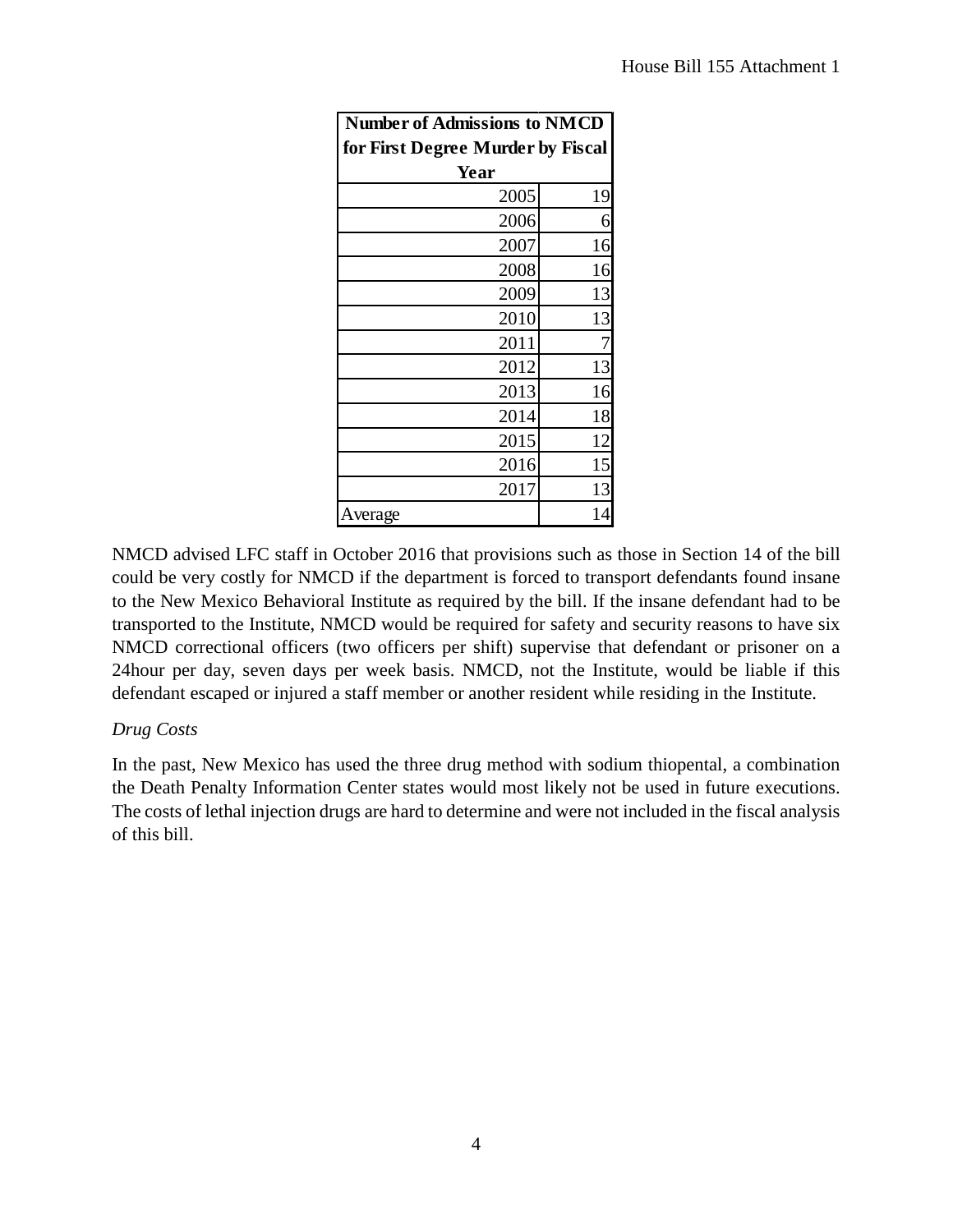# *Detail of Other States' Death Penalty Costs*

In Arizona, the average length of time on death row before execution is 15 years and the estimated cost for a capital case is \$163.9 thousand. The estimated cost for a capital case resulting in a life sentence is \$128.5 thousand while noncapital cases resulting in life sentences cost about \$70.2 thousand. Arizona's cost of incarceration from indictment to sentencing is \$27.1 thousand per year for capital inmates compared to \$16.9 thousand for noncapital inmates.

In California, the average length of time on death row before execution is 17 years between pronouncement of judgment and execution. The state's estimated cost for a capital case is \$500 thousand more than a noncapital case. California estimates the cost for confinement on death row is \$90 thousand annually versus a noncapital cost of \$34.2 thousand annually.

The Los Angeles Times reported in 2011, California taxpayers paid "more than \$4 billion on capital punishment in California since it was reinstated in 1978, or about \$308 million for each of the 13 executions carried out since then, according to a comprehensive analysis of the death penalty's costs." The U.S. 9th Circuit Judge Arthur L. Alarcon and Loyola Law School Professor Paula M. Mitchell forecasted the tab for maintaining the death penalty will climb to \$9 billion by 2030, when San Quentin's death row will have swollen to well over 1,000.

Connecticut calculated its average length of time on death row before execution to be 17 years and \$500 thousand for a capital case. The average cost for confinement on death row is \$46.9 thousand compared to \$29 thousand for noncapital cases.

The average length of time on death row before execution in Idaho is about 40 years, and the estimated cost for a capital case is \$262.9 thousand. Kansas estimates it costs \$49.4 thousand annually to incarcerate a death row inmate compared to \$24.7 thousand for an inmate in the general population.

Studies from Idaho, state that simply having death as a sentencing option costs money. An Idaho legislative report states that "because Idaho allows county prosecutors to seek death as a sentencing option when specific statutory aggravating circumstances are present in a first-degree murder case, the state incurs costs. At least some of the extra costs are reflected in statutory requirements that must be adhered to for capital cases. For example, not only are two attorneys required to represent the defendant, but the Idaho Supreme Court must also conduct a mandatory review of all death sentences. In addition, the Department of Corrections must maintain a certain level of readiness for executions."

Idaho also created a Capital Crimes Defense Fund in 1998 to help counties pay for trial costs for death penalty cases. The fund includes contributions from participating counties and any other court fees or funds designated or appropriated by the Idaho Legislature. Participation in the fund is voluntary, and all but one county in the state participates. Counties must pay the first \$10 thousand in trial costs before submitting reimbursement claims to the fund, and they must pay the wages of the lead defense attorney.